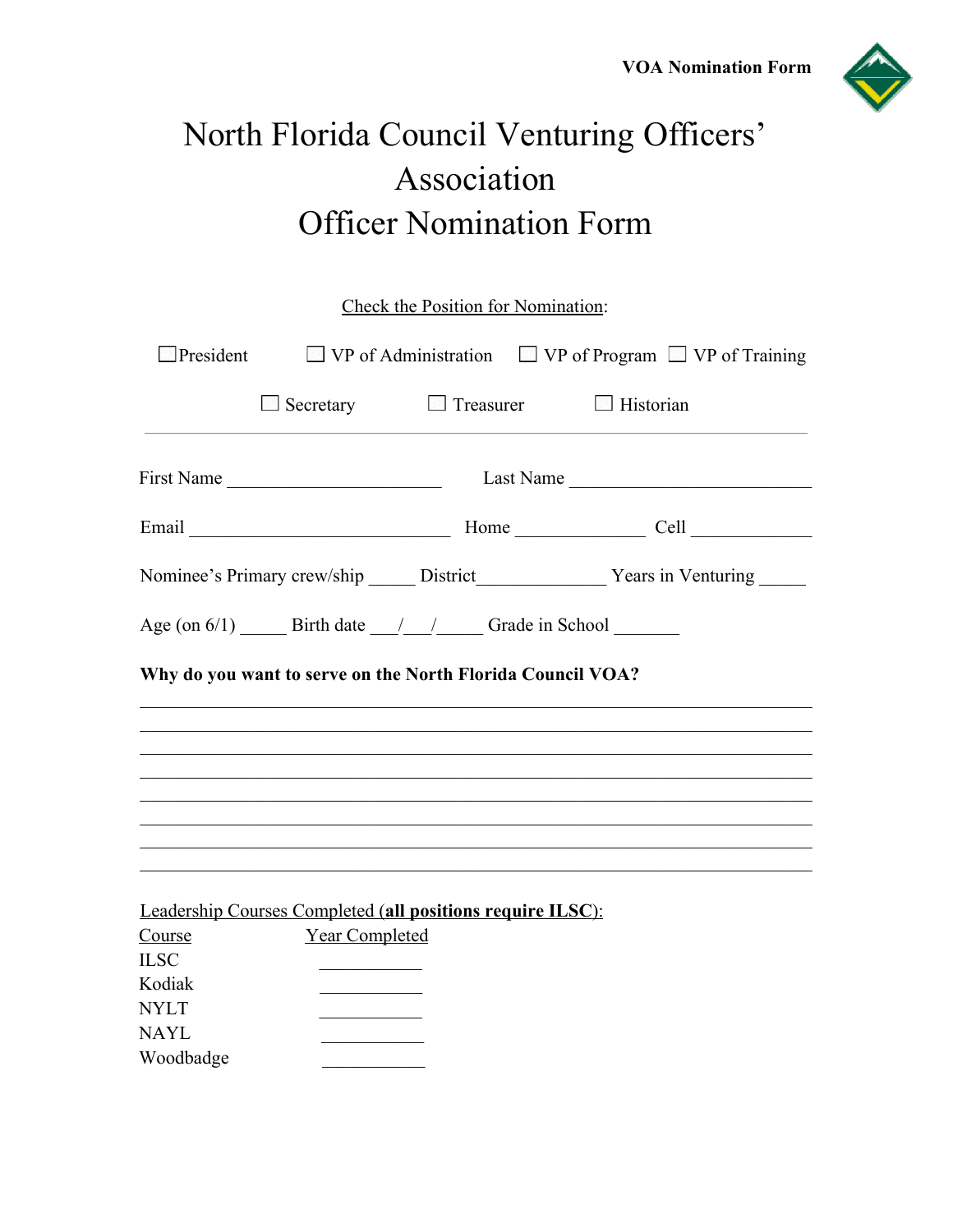

### List any other Leadership Courses completed and Dates:

#### **Advancement Completed:**

| Award              | <b>Year Completed</b> |
|--------------------|-----------------------|
| Venturing Award    |                       |
| Discovery Award    |                       |
| Pathfinder Award   |                       |
| Summit Award       |                       |
| Quest Award        |                       |
| Ranger Award       |                       |
| <b>Trust Award</b> |                       |
| Eagle Scout        |                       |
| Quartermaster      |                       |
|                    |                       |

#### Please List All Other Awards Received and Dates:

#### **Please List all Leadership Positions Held:**